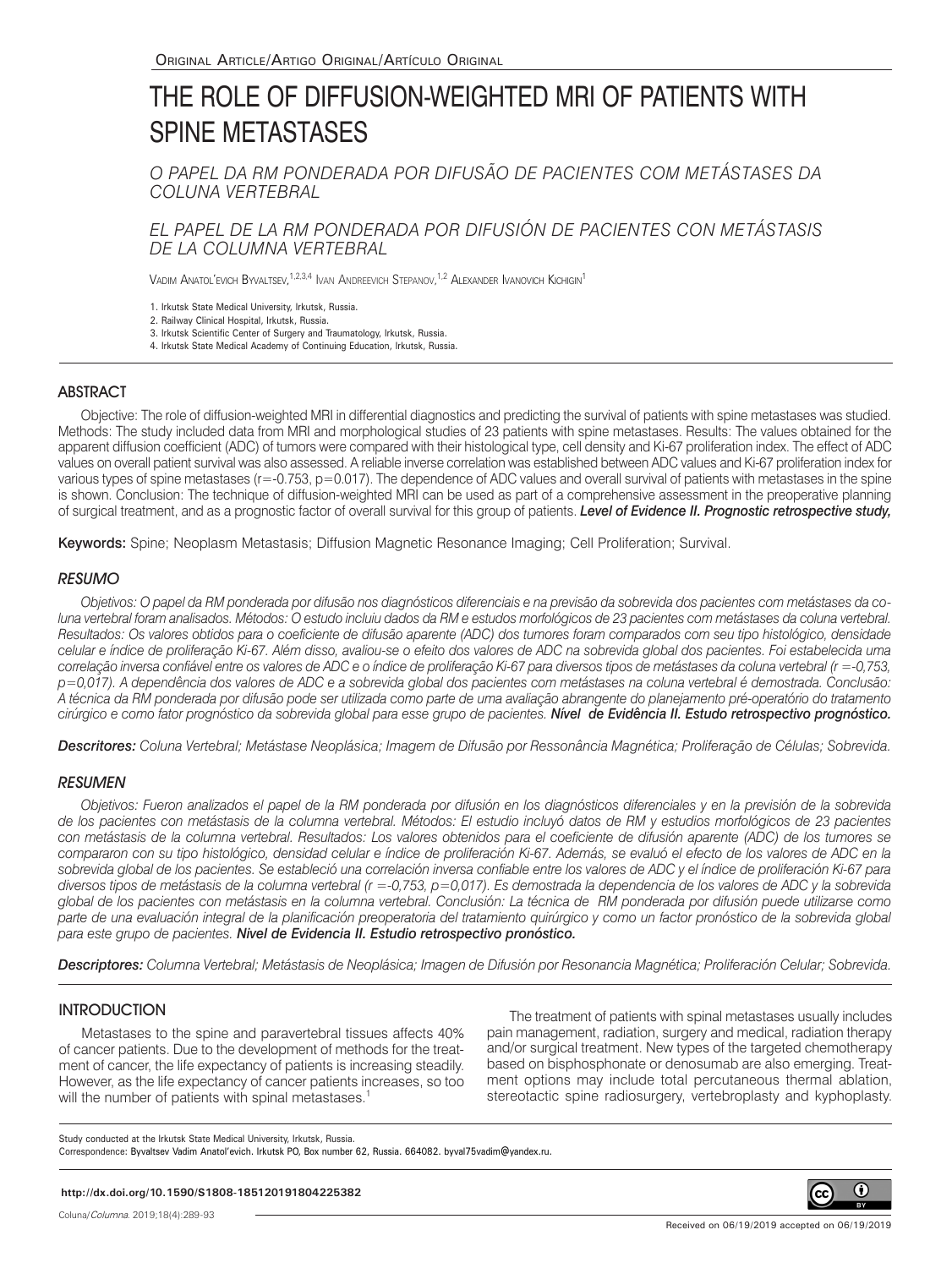Nevertheless, despite its high incidence, tumors of spinal metastases continue to present a problem for modern neuro-oncology due to the lack of uniform clinical guidelines for the management of this group of patients, and the limited possibilities of chemotherapy, radiotherapy and targeted therapy.<sup>2</sup>

Careful visualization of the distribution process is required to determine a patient management strategy that includes a proper preliminary assessment of the possibility of surgical treatment, as well as the planning of radiation therapy.

Of the available diagnostic methods for diseases of the spine, MRI scan is the most appropriate tool in the daily practice of the physician. This method has a high resolution and is able to visualize both bone and soft tissue structures of the vertebral canal, enabling the extent of the metastasis to be accurately determined. Regardless of the histogenesis of metastatic tumors, the MR-signal does not show any significant differences in the T1 and T2-WI.<sup>2</sup> The standard examination protocol includes native and postcontrast study. During MRI scanning for the purpose of differential diagnosis, STIR and FLAIR are commonly used sequences. Methods of diffusion-weighted MRI with the construction of ADC maps enables visualization of restriction of diffusion of water molecules associated with proliferative activity and high cell density, which is typical for the tumor process. The use of ADC maps enables the nature of the lesion to be differentiated. In particular, the research shows that the ADC value of vertebral hemangiomas is significantly higher than that of malignant lesions. High priority is given to MRI tractography is a method of visualizing the course of nerve fibers, based on a programmatic analysis of the orientation of diffusion ellipsoids in neighboring voxels, which allows reconstructing the pathways of the spinal cord in axial, frontal and sagittal projections, assist in the differential diagnosis of intramedullary formations and determine the nature of the neoplastic process (infiltrative or expansive growth), which plays an important role in the preoperative planning.<sup>3</sup> Clear visualization of the metastases in the MRI can be used for high-precision radiation therapy. Researchers have reported, in particular, on the possibility of integrating a 1.5T MRI scanner with a linear accelerator.<sup>4,5</sup> Multislice computed tomography (MSCT) enables the identification of areas of lytic destruction of the vertebrae with violation of the integrity of the cortical layer and soft-tissue component in the paravertebral soft tissues or spinal canal with bolus contrast enhancement. A bone scan is a screening technique that reveals the presence of metastases in the bones. It has the advantages of the ability to diagnose metastatic lesions in the early stages, a relatively low radial load, speed, and the ability to study the entire skeleton. Single photon emission computed tomography (SPECT) creates 3Dimages, in contrast to isotope scanning (scintigraphy), using the same principle of creating gamma photons but creating a two-dimensional projection only. Positron emission tomography (PET) is used in cases where there are difficulties in interpreting formations in the spine and spinal cord, as it allows the neoplastic nature of the disease to be determined based on its increased metabolic activity.<sup>6,7</sup> Early diagnosis and surgical intervention can improve both the outcome and survival of patients.<sup>8</sup> The median survival of patients with detected metastases to the spine is less than 5.1 months. The quality of life of these patients is reduced due to progressively increasing pain. Overall survival is one of the most important criteria in modern neuro-oncology, and increasing it is one of the main goals of clinical research.<sup>8-11</sup>

The purpose of this study was to evaluate the role of diffusionweighted magnetic resonance imaging (DW-MRI) in the differential diagnosis and prediction of survival of patients with metastatic tumors of the spine by matching received values of ADC' tumors with their histological type, cell density and Ki-67 proliferation index.

#### **METHODS**

A single-center retrospective non-randomized cohort study. The study includes cases of single metastases to the spine confirmed by pathomorphological studies.

Exclusion criteria were cases of multiple metastatic lesions. The study was performed in the Neurosurgical Center of the Road Clinical Hospital at St. Irkutsk-Passenger (Irkutsk, Russia).

The study was conducted between July 2015 and August 2017.

MRI of the spine was performed on all patients in the preoperative period, in various modes. In all cases, the removal of tumors was performed by a single surgical team with the highest possible degree of radicalism, using microneurosurgical techniques and under magnification with an OPMI Pentero 900 surgical microscope (Carl Zeiss, Germany). Excised tumors were submitted to pathomorphological examination. The data from the MRI studies and pathomorphological findings were compared. The overall patient survival was estimated, from the moment the patient was enrolled in the research until death by any cause.

The values of ADC, Ki-67 indices and cell density for different histological types of metastatic tumors of the spine were defined, and the correlation between these parameters was set. The result of the study revealed that ADC is a reliable predictor of survival for patients with metastases in the spine.

MRIs (T1-, T2-WI and DWI) for all patients estimated in the research were obtained using a Siemens Magnetom Essenza 1.5 T (Germany) MRI scanning device (Figures 1A, B, C, D). For the study in the sagittal plane, the following parameters were used: T2-WI –– matrix 363  $\times$  363, TR (time repetition) – 3500, TE (time of echo) –– 100, NA (number of excitations) 1, slice thickness –– 4 mm, FOV  $-48\times49$ . Data for T1-WI: matrix 358 $\times$ 358, TR - 400, TE  $-$  7.8, NA  $-$  2, slice thickness  $-$  4 mm, FOV  $-$  48 $\times$ 49. For the study in the axial plane, the parameters used were: T2-WI – matrix  $180\times180$ , TR (time repetition) – 3500, TE (time to echo) is 120, NA (number of excitations)  $-3$ , slice thickness  $-4$  mm, FOV (field of  $view$ ) –– 20 $\times$ 25. To obtain a DWI, the following set of parameters of options DW MRI with spin-echo EPI was used: matrix 384×384, TR  $-591$ , TE  $-76$ , NA  $-1$ , slice thickness  $-7$  mm, FOV of 20 $\times$ 25. B factor values of 1000 sec/mm<sup>2</sup> are used. The average scanning time was 12 minutes.

ADC was calculated for several DWI with the largest diameters of the tumor. Cystic and necrotic areas of the tumors were not included in the area of interest. The calculation of ADC was performed using the program Inobitec DICOM viewer.

All excised tumors were investigated by experienced pathologists. During the morphological study of metastatic tumors of the spine, the following parameters were evaluated: the histological type of tumor, the Ki-67 proliferation index based on monoclonal antibodies MIB-1 (DakoCytomation, Denmark), and the cellular density of the tumor tissue (Figures 1D, E). Cell density was determined using the program "Image J" with total x 400 magnification under an AxioLab (Carl Zeiss, Germany) microscope, using the method of M. Abercrombie.<sup>12</sup> The density value was expressed in cells/mm<sup>3</sup>.

The study was approved by the ethical committee of Irkutsk State Medical University (No. 7 of 10.02.2017). The study was conducted in accordance with the principles of good clinical practice and the Helsinki Declaration. Before the study, patients provided written informed consent.

The statistical data were processed using the software program Microsoft Excel 2010. All measurements are checked for accuracy by the test of Kolmogorov-Smirnov. The data were then estimated using descriptive statistics (absolute and relative values). Categorical variables are expressed as percentages. The analysis of overall survival was performed using the Cox unadjusted proportional hazards regression model to estimate the 95% confidence intervals (95% CI). Kaplan-Meier curves were used to estimate overall survival. The comparative analysis of ADC values, Ki-67 labeling indices and cell density was performed using the Mann-Whitney test. Spearman's coefficient was used to evaluate the correlation between ADC values of the tumors, cell density and Ki-67 labeling index. A threshold level of significance of  $p = 0.05$  was selected.

#### RESULTS

The study included MRIs with DWI of 23 patients with metastatic tumors in the spine who were operated in the in the Neurosurgical Center of the Road Clinical Hospital at St. Irkutsk-Passenger (Irkutsk, Russia) in the period July 2015 to August 2017. The patients included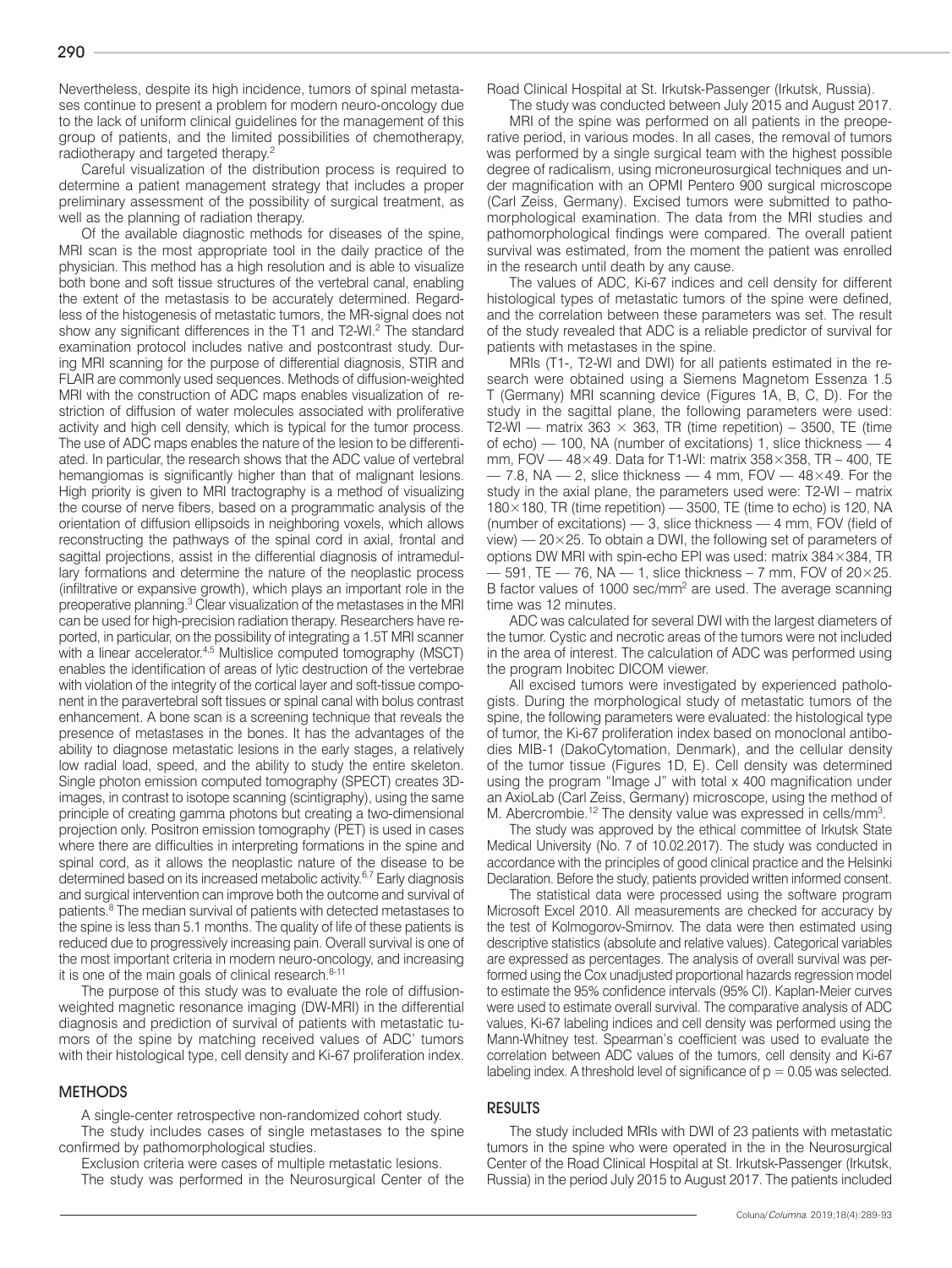

Figure 1. MRIs of lung adenocarcinoma metastasis in the body and left shank ThX vertebrae with compression of the spinal cord and nerve root on the left: A –– T2 sagittal, B –– T2 axial; C –– DWI b-1000 mm2/s, D –– ADC-map (compare ADC in the pathological process zone = 671 mm2/s).

12 women and 11 men, aged from 31 to 75 years (average age 54.9±11.6 years). The histological tumor types are shown in Table 1.

The mean ADC values for the different types of metastatic tumors were compared, and showed significant difference (p<0.01) (Figure 2). Meanwhile, the highest average ADC values were found for metastases from the kidney, colon and sarcoma of the ovary  $(1053.5 \pm 79.3, 1015 \pm 89.1, and 1035.3 \pm 68.7,$  mm<sup>2</sup>/sec, respectively). The lowest average values of the ADC were found for metastases to the spine from prostate adenocarcinoma, breast adenocarcinoma and non-small cell lung cancer (NSCLC) (720.2±56.7, 891.5±173.4 and  $880.6 \pm 79.1$  mm<sup>2</sup>/sec respectively).

The mean cell density values in metastatic brain tumors of different histologic types were as follows: metastases from malignant tumors of the breast — 972.7 $\pm$ 73.8 cells/mm $^3$ , adenocarcinoma of the prostate, 1203 $\pm$ 223.1 cells/mm<sup>3</sup>, easy — 1164.5 $\pm$ of 404.3 cells/mm<sup>3</sup>, metastatic renal cell carcinoma — 1285.7±432.5 cells/mm<sup>3</sup>, adenocarcinoma of the colon  $-1403 \pm 210.8$  cells/mm<sup>3</sup> and metastasis from ovarian sarcoma –  $954 \pm 336.8$  cells/mm<sup>3</sup>. There were no statistically significant differences in the compared average cell density values for different types of spine metastasis (p>0.05) (Figure 3).

The mean values for the Ki-67 proliferative activity index for various types of metastatic tumors varied widely: metastases from malignant lung tumors  $-41.6 \pm 3.5$ %, breast cancer  $43.5 \pm 8.8$ %, kidney cancer and  $23\pm2$  cells/mm<sup>3</sup>, adenocarcinoma of the colon

| <b>Table 1.</b> Histological types of metastatic spine tumors. |  |
|----------------------------------------------------------------|--|
|----------------------------------------------------------------|--|

| Histological type         |   | Source of metastasis |
|---------------------------|---|----------------------|
| Small cell carcinoma      |   | Lung                 |
| Papillary adenocarcinoma  |   | Lung                 |
| Non-small cell carcinoma  |   | Lung                 |
| Tubular adenocarcinoma    | 4 | <b>Breast</b>        |
| Squamous cell carcinoma   | 3 | <b>Breast</b>        |
| Renal cell carcinoma      | 2 | Kidney               |
| Clear cell adenocarcinoma |   | Kidney               |
| Mucinous adenocarcinoma   | ⊿ | Ascending Colon      |
| Stromal sarcoma           |   | Ovary                |
| Acinar adenocarcinoma     | 5 | Prostate             |
|                           |   |                      |

 $-$  24 $\pm$ 4.2 %, adenocarcinoma of the prostate 39.4 % $\pm$ 3.5 cells/  $\text{mm}^3$  and ovarian sarcoma –– 29.3 $\pm$ 13.6%. Comparison of the mean values of the Ki-67 proliferative index for various types of spine metastases also showed no significant differences (p>0.05) (Figure 4).

The correlation between ADC values and cellular density of the various types of metastatic spinal tumors showed no statistically significant relationships (r=0.477, p=0.367). The correlation between ADC and the Ki-67 proliferation index showed a significant inverse relationship ( $r = -0.756$ ,  $p = 0.017$ ).

The evaluation of the effect of ADC values on the overall patient survival showed that if the ADC value for metastatic spinal tumors was greater than 964.8 mm<sup>2</sup>/sec, then the average overall survival was 10.2 months (95% CI: 9.5-12.4); if the ADC value was at least 964.8 mm<sup>2</sup>/sec, the average overall survival was significantly lower, at 7.3 months (95 % CI: 4.1-10.5, p=0.021). The correlation between the ADC of metastatic tumors and overall survival is shown in Figure 5.

### **DISCUSSION**

The data from different authors confirm that the ADC values correlate with cellular density and histologic type of various tumors.<sup>13-15</sup> For metastatic tumors, there is also a connection between high cell density and low differentiation in tumors with low ADC values.<sup>16,17</sup> A significant negative correlation between ADC values and the Ki-67



Figure 2. Mean ADC in various types of metastatic spine tumors.



Figure 3. Mean cell density in different types of metastatic spine tumors.



Figure 4. Mean Ki-67 proliferation index in different types of metastatic spine tumors.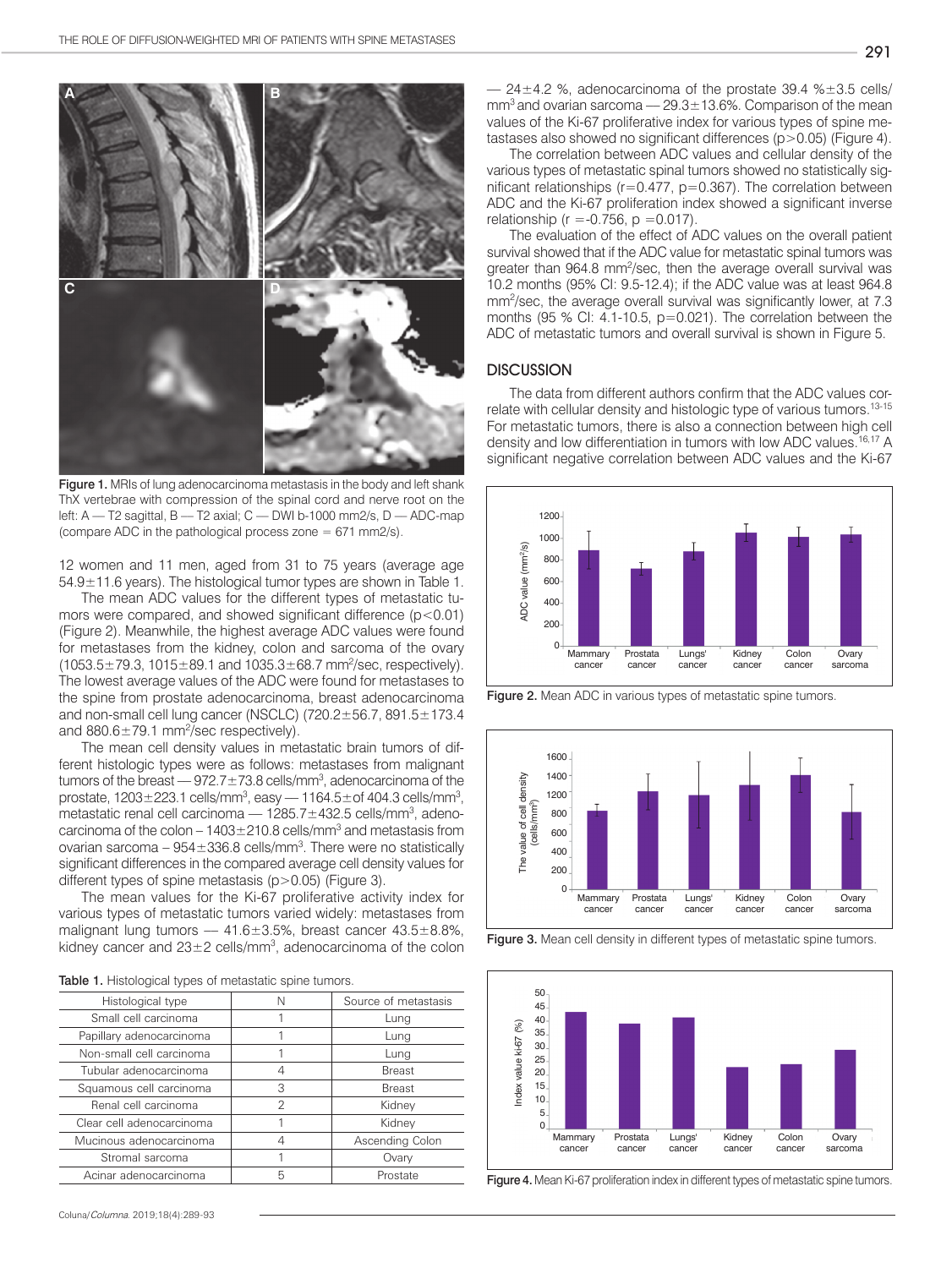

Figure 5. The Kaplan-Meier curves for low and high ADC values show the overall survival of patients with metastatic spine tumors.

index was also noted in the studies.<sup>18,19,20</sup> Based on these studies, we came to the conclusion that low ADC values in the areas of neoplastic process are related to peculiarities of pathophysiology and microstructural properties of the tumor tissue. The collagen-rich tumor stroma and argentophilic fibers significantly restrict the diffusion of free water molecules, which is reflected in low ADC values. Other researchers share this opinion.20-23 According to our data, there was a significant inverse correlation between ADC values and the Ki-67 proliferation index ( $r = -0.756$ ,  $p = 0.017$ ) for spine metastases. Most authors in the literature report a correlation between aggressive growth of the tumor and high Ki-67 proliferation index, with a poor prognosis for patient survival time.<sup>24</sup>

There have been several studies focusing on the correlation between ADC values of metastatic tumors and overall patient survival.<sup>25-27</sup>

It was clearly demonstrated in a study by R. Zakaria et al.<sup>26</sup> that if the ADC value of metastatic brain tumors is greater than 919.4 mm<sup>2</sup>/sec, a significant increase in overall survival is noted (9.7 months (95% CI: 8.5-11.0) versus 6.2 months (95% CI: 3.7-8.8), p=0.049). C.-C. Lee et al.<sup>27</sup> in his clinical series of 42 patients with brain metastases, did not observe any significant differences in overall survival of patients with different ACD values following a course of radiosurgery. In our study, there was a statistically significant correlation between ADC values and overall survival in patients with spine metastases that correlates with some literature data. However, the overall survival of patients with ADC value greater than 964.8 mm2 /s was 10.2 months (95% CI: 9.5-12.4), while that of patients with ADC brain metastases less than 964.8 mm<sup>2</sup>/s was 7.3 months (95% CI: 4.1-10.5, p=0.021).

The management of patients with metastatic spinal tumor depends on a number of factors. The most important predictor of patient survival is the ability to walk after treatment. The choice of conduct should be based on an assessment of the stability or instability of the lesion. The Spinal Instability Neoplastic Score (SINS),<sup>10</sup> which is linked to the characteristics of the metastasis, has been developed for this purpose. Thus, patients with a SINS score of >7 require the advice of the surgeon. There have been a number of recent studies on the clinical predictive value of the SINS score. In cases with multiple bone metastases, surgery is always palliative. Pathological fractures of the vertebrae and spinal cord compression by the paravertebral component of the tumor will inevitably cause pain, neurological deficit, impaired function and reduced quality of life, and are indications for early surgical intervention to prevent permanent neurological deficits and disability and maintain function and quality of life. Hibberd and other researchers recommend prophylactic or therapeutic decompressive and stabilization surgery in patients with osteolytic spinal metastases with lesions more than 25% of the vertebral body and involvement of the vertebral end plates of the vertebral bodies or all three vertebral discs.5 In rare cases, surgical decompression of the spinal cord in the context of metastatic tumors is complicated by neurological disorders and neurological complications, which occur mainly during the resection of tumors located in the thoracic spine.<sup>9</sup> Surgical treatment is indicated for patients with an estimated life expectancy of more than 3 months, and should provide them the optimum quality of life. Life expectancy can be evaluated using the scoring system proposed by Tokuhashi et al.<sup>4</sup> This scale includes criteria for evaluating the patient's condition, the degree of neurological deficit, the nature of the tumor, the presence of myelopathy and the number of secondary lesions in the spine and other organs. A system of prognostic factors proposed by Bollen performs better than other models. According to data from various studies, the patient's life expectancy is mainly determined by the histology of the primary tumor. The proposed rating system also takes into account the Karnofsky performance status scale and the presence of visceral metastases. As a rule, patients with metastatic lesions of the spinal cord undergo palliative operations to provide decompression at the level of the affected segment. More complex reconstructive surgeries, replacing vertebral bones by bone grafts or their substitutes, are conducted for patients with single metastases without neurological deficits. Generally, these surgical procedures are more radical, and further radiation and chemotherapy are required, depending on the histological characteristics of the primary tumor. According to the recommendations<sup>11</sup> based on data from a systematic literature review, a patient with neurological deficit from metastatic epidural spinal cord compression (MESCC) leading to loss of ability to walk (without any medical or oncological contraindications) requires urgent surgical decompression. Rapid diagnosis and operative surgery are recommended, to increase the likelihood of neurological recovery.

#### Limitations of the study

This research has several limitations that should be identified. The study is retrospective, based on data obtained at a single center with a small number of examined patients that was insufficient to affect the power of statistical analysis. Also, it was difficult to calculate the ADC values defined in our clinical series with results of other studies, due to the use of different MRI systems and programs for calculating this value.

## **CONCLUSION**

The high rate of spinal metastatic lesions, the emergence of new possibilities of chemotherapy, radiotherapy and surgery, and the improvements in new diagnostic methods demand more effective results of treatment of cancer patients. In the surgical decision making process, the physician should take specific criteria into account, and should consider the estimated quality of life after surgery. MRI is a highly specific diagnostic method for metastatic lesions of the spine that enables a differential diagnosis, and allows the extent of the pathological process to be determined. Also, the ADC values can be a statistically significant prognostic factor for overall survival of patients with spinal metastases.

All authors declare no potential conflict of interest related to this article.

**CONTRIBUTION OF THE AUTHORS:** Each author made significant individual contributions to this manuscript. VAB (0000-0003-4349-7101) was the main contributor in the drafting of the manuscript. IAS (0000-0001-9039-9147) performed the surgery and patient follow-up and gathered clinical data. AIK (0000-0001-8763-2905) evaluated the data from the statistical analysis. IAS (0000-0001-9039-9147) and VAB (0000-0003-4349-710) performed the literature search and review of the manuscript, and contributed to the intellectual concept of the study. \*ORCID (Open Researcher and Contributor ID).